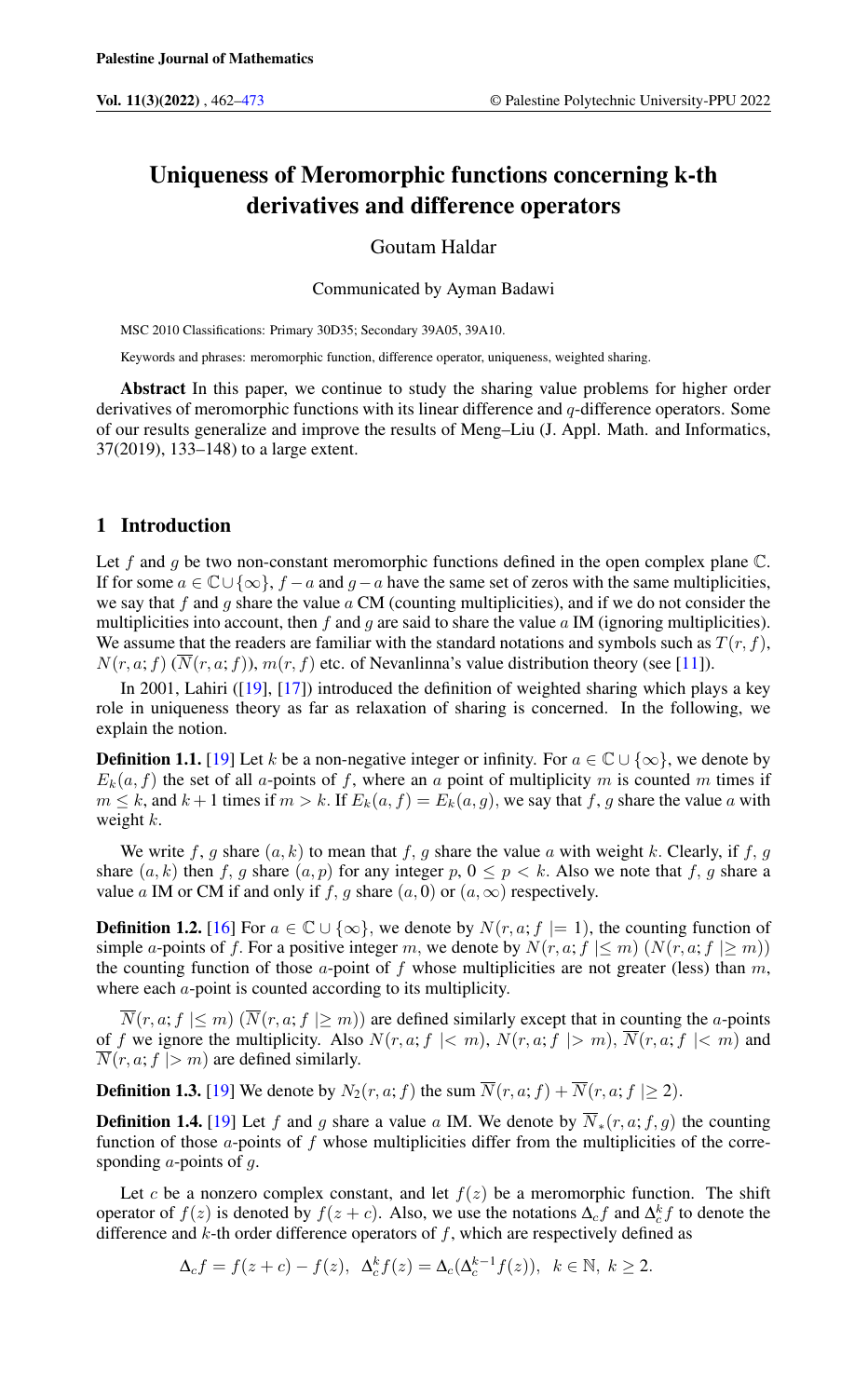We note that  $\Delta_c f$  and  $\Delta_c^k f$  are nothing but linear combination of different shift operators. So for generalization of those operators, it is reasonable to introduce the linear difference operators  $L(z, f)$  as follows:

<span id="page-1-2"></span>
$$
L(z, f) = \sum_{j=0}^{p} a_j f(z + c_j),
$$
\n(1.1)

where  $p \in \mathbb{N} \cup \{0\}$  and  $a_j$  and  $c_j$ 's are complex constants with at-least one  $a_j$ 's are non-zero.

For a non-zero complex constant q and a meromorphic function f, the q-shift and q-difference operators are defined, respectively by  $f(qz)$  and  $\Delta_q f = f(qz) - f(z)$ . Here also we generalize these operators as follows:

<span id="page-1-4"></span>
$$
L_q(z, f) = \sum_{j=0}^r b_j f(q_j z + d_j),
$$
\n(1.2)

where r is a non-negative integer, and  $q_j$ ,  $b_j$ ,  $d_j$ 's are complex constants with at-least one of  $b_j$ is non-zero.

It was Rubel–Yang [\[30\]](#page-10-4) who first initiated the problem of uniqueness of meromorphic functions sharing two values, and obtained the following result.

Theorem 1.5. *[\[30\]](#page-10-4) Let* f *be a non-constant entire function. If* f *shares two distinct finite values CM* with  $f'$ , then  $f \equiv f'$ .

Mues–Steinmetz [\[26\]](#page-10-5) improved the above result by relaxing the nature of sharing two values from CM to IM. After that Mues–Steinmetz [\[27\]](#page-10-6), and Gundersen [\[9\]](#page-10-7) improved Theorem A to non-constant meromorphic functions.

Recently, the difference analogue of classical Nevanlinna theory for meromorphic functions of finite order was established by Halburd–Korhonen [\[12,](#page-10-8) [13\]](#page-10-9), Chiang–Feng [\[8\]](#page-10-10), independently, and developed by Halburd–Korhonen–Tohge [\[14\]](#page-10-11) for hyper order strictly less than 1. After that, there has been an increasing interest in studying the uniqueness problems of meromorphic functions related to their shift or difference operators (see [\[7,](#page-10-12) [15,](#page-10-13) [21,](#page-10-14) [23,](#page-10-15) [28,](#page-10-16) [4,](#page-10-17) [5,](#page-10-18) [6,](#page-10-19) [22,](#page-10-20) [34\]](#page-10-21)).

As we know that the time-delay differential equation  $f(x) = f(x-k)$ ,  $k > 0$  plays an important roll in real analysis, and it has been rigorously studied. For complex variable counterpart, Liu-Dong [\[24\]](#page-10-22) studied the complex differential-difference equation  $f(z) = f(z + c)$ , where c is a non-zero constant.

In 2018, Qi *et al.* [\[29\]](#page-10-23) looked at this complex differential-difference equation from a different perspective. In fact, they considered the value sharing problem related to  $f'(z)$  and  $f(z + c)$ , where *c* is a complex number, and obtained the following result.

<span id="page-1-0"></span>**Theorem 1.6.** [\[29\]](#page-10-23) Let f be a non-constant meromorphic function of finite order,  $n \geq 9$  be an *integer.* If  $[f'(z)]^n$  *and*  $f^n(z+c)$  *share*  $a(\neq 0)$  *and*  $\infty$  *CM, then*  $f'(z) = tf(z+c)$ *, for a constant* t that satisfies  $t^n = 1$ .

In 2019, Meng–Liu [\[25\]](#page-10-24) reduced the nature of sharing values from CM to finite weight and obtained the following results.

<span id="page-1-3"></span>**Theorem 1.7.** [\[25\]](#page-10-24) Let f be a non-constant meromorphic function of finite order,  $n \geq 10$  an *integer.* If  $[f'(z)]^n$  and  $f^n(z+c)$  share  $(1,2)$  and  $(\infty,0)$ *, then*  $f'(z) = tf(z+c)$ *, for a constant* t that satisfies  $t^n = 1$ .

**Theorem 1.8.** [\[25\]](#page-10-24) Let f be a non-constant meromorphic function of finite order,  $n \ge 9$  an *integer.* If  $[f'(z)]^n$  and  $f^n(z+c)$  share  $(1,2)$  and  $(\infty,\infty)$ , then  $f'(z) = tf(z+c)$ , for a constant t that satisfies  $t^n = 1$ .

<span id="page-1-1"></span>**Theorem 1.9.** *[\[25\]](#page-10-24)* Let f be a non-constant meromorphic function of finite order,  $n \geq 17$  and *integer.* If  $[f'(z)]^n$  and  $f^n(z+c)$  share  $(1,0)$  and  $(\infty,0)$ *, then*  $f'(z) = tf(z+c)$ *, for a constant* t that satisfies  $t^n = 1$ .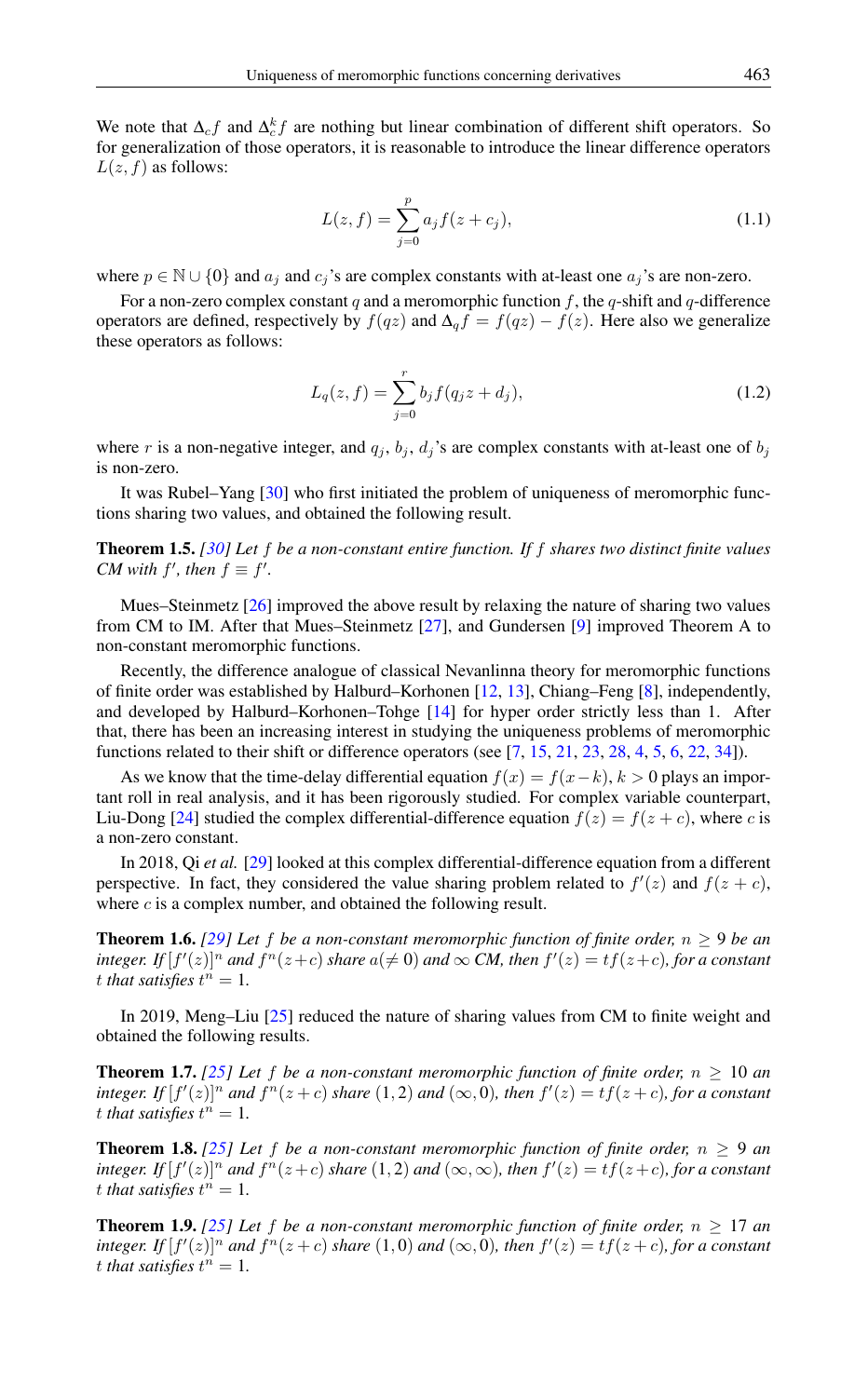For further investigation of Theorems [1.6](#page-1-0)[–1.9,](#page-1-1) we pose the following questions.

**Question 1.1.** Could we determine the relationship between the k-th derivative  $f^{(k)}(z)$  and the linear difference polynomial  $L(z, f)$  as defined in  $(1.1)$  $(1.1)$  $(1.1)$  of a meromorphic (or entire) function  $f(z)$  under relax sharing hypothesis?

**Question 1.2.** Could we further reduce the lower bound of n in Theorems  $1.7-1.9$  $1.7-1.9$ ?

In this direction, we prove the following result.

<span id="page-2-0"></span>Theorem 1.10. *Let* f *be a non-constant meromorphic function of finite order,* n, k *are positive integers, and*  $L(z, f)$  *are defined in* ([1](#page-1-2).1). Suppose  $[f^{(k)}]$ <sup>n</sup> and  $[L(z, f)]$ <sup>n</sup> share (1,l) and  $(\infty, m)$ *, where*  $0 \le l \le \infty$  *and*  $0 \le m \le \infty$ *, and one of the following conditions holds:* 

*(i)*  $l > 2$ *, m* = 0 *and n* > 8*;* 

*(ii)*  $l > 2$ *, m* =  $\infty$  *and n* > 7*;* 

*(iii)*  $l = 1, m = 0$  *and*  $n \geq 9$ *;* 

*(iv)*  $l = 0$ *, m* = 0 *and n* > 12*.* 

*Then*  $f^{(k)}(z) = tL(z, f)$ , for a non-zero constant t that satisfies  $t^n = 1$ .

We give the following example in the support of Theorem 1.[10.](#page-2-0)

**Example 1.11.** Let  $f(z) = e^{z/n}$ , where *n* is a positive integer. Suppose  $L(z, f) = f(z +$  $c$ ) +  $c_0 f(z)$ , where  $c_0$  is a non-zero complex constant such that  $c_0 \neq 1/n$ , and  $c = n \log((1 (c_0 n)/n$ ). Then one can easily verify that  $(f')^n$  and  $(L(z, f))^n$  satisfy all the conditions of Theo-rem 1.[10.](#page-2-0) Here  $f'(z) = tL(z, f)$ , where t is a constant such that  $t^n = 1$ .

**Remark 1.12.** Let us suppose that  $c_j = jc$ ,  $j = 0, 1, ..., p$  and  $a_p(z) = {p \choose 0}$ ,  $a_{p-1} = -{p \choose 1}$ .  $a_{p-2} = \binom{p}{2}$ . Then from [\(1.1\)](#page-1-2), it is easily seen that  $L(z, f) = \Delta_c^p f$ . Therefore, we obtain the following corollary from Theorem [1.10.](#page-2-0)

Corollary 1.13. *Let* f *be a non-constant meromorphic function of finite order,* n, k *are positive integers, and*  $L(z, f)$  *are defined in* ([1](#page-1-2).1). Suppose  $[f^{(k)}]^n$  *and*  $[\Delta_c^n f]^n$  *share* (1,*l*) *and*  $(\infty, m)$ *, where*  $0 \leq l < \infty$  *and*  $0 \leq m \leq \infty$ *, and one of the following conditions holds:* 

- *(i)*  $l \geq 2$ *, m* = 0 *and*  $n \geq 8$ *;*
- *(ii)*  $l \geq 2$ *, m* =  $\infty$  *and*  $n \geq 7$ *;*
- *(iii)*  $l = 1, m = 0$  *and*  $n \geq 9$ ;
- *(iv)*  $l = 0$ *, m* = 0 *and n* > 12*.*

*Then*  $f^{(k)}(z) = t\Delta_c^p f$ , for a non-zero constant t that satisfies  $t^n = 1$ .

For entire function we prove the following result which is an improvement of Corollary 1.8 of [\[25\]](#page-10-24).

Theorem 1.14. *Let* f *be a non-constant entire function of finite order,* n, k *are positive integers,* and  $L(z, f)$  are defined in ([1](#page-1-2).1). Suppose  $[f^{(k)}]$ <sup>n</sup> and  $[L(z, f)]$ <sup>n</sup> share (1,l), and one of the *following conditions holds:*

- *(i)*  $l \geq 1$  *and*  $n \geq 5$ *;*
- *(ii)*  $l = 0$  *and*  $n \geq 8$ ;

*Then*  $f^{(k)}(z) = tL(z, f)$ , for a non-zero constant t that satisfies  $t^n = 1$ .

In the same paper, Meng–Liu [\[25\]](#page-10-24) also obtained the following results by replacing  $f(z + c)$ with q-shift operator  $f(qz)$ .

<span id="page-2-1"></span>**Theorem 1.15.** [\[25\]](#page-10-24) Let f be a non-constant meromorphic function of zero order,  $n \geq 10$  an integer. If  $[f'(z)]^n$  and  $f^n(qz)$  share  $(1, 2)$  and  $(\infty, 0)$ , then  $f'(z) = tf(qz)$ , for a constant t that *satisfies*  $t^n = 1$ .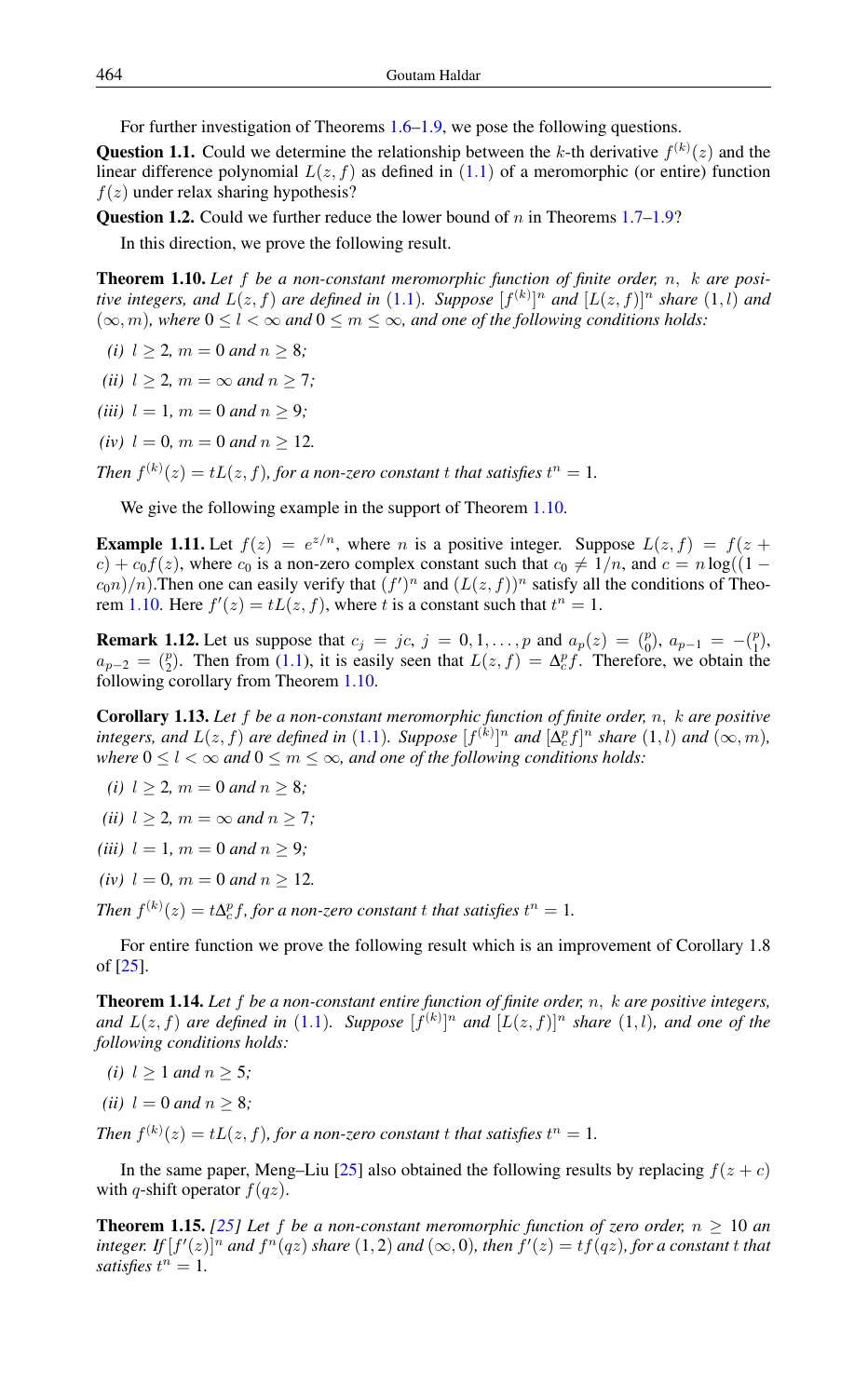**Theorem 1.16.** [\[25\]](#page-10-24) Let f be a non-constant meromorphic function of zero order,  $n \ge 9$  and integer. If  $[f'(z)]^n$  and  $f^n(qz)$  share  $(1,2)$  and  $(\infty,\infty)$ , then  $f'(z) = tf(qz)$ , for a constant t *that satisfies*  $t^n = 1$ .

<span id="page-3-0"></span>**Theorem 1.17.** [\[25\]](#page-10-24) Let f be a non-constant meromorphic function of zero order,  $n \geq 17$  an  $\int$ *integer.* If  $[f'(z)]^n$  and  $f^n(qz)$  share  $(1,0)$  and  $(\infty,0)$ , then  $f'(z) = tf(qz)$ , for a constant t that *satisfies*  $t^n = 1$ .

For the generalizations and improvements of Theorems [1.15](#page-2-1)[–1.17](#page-3-0) to a large extent, we obtain the following result.

Theorem 1.18. *Let* f *be a non-constant meromorphic function of zero order,* n, k *are positive integers, and*  $L_q(z, f)$  *are defined in* ([1](#page-1-4).2). Suppose  $[f^{(k)}]^n$  *and*  $[L_q(z, f)]^n$  *share* (1,*l*) *and*  $(\infty, m)$ *, where*  $0 \le l < \infty$  *and*  $0 \le m \le \infty$ *, and one of the following conditions holds:* 

- *(i)*  $l > 2$ *, m* = 0 *and n* > 8*;*
- *(ii)*  $l \geq 2$ *, m* =  $\infty$  *and n*  $\geq 7$ *;*
- *(iii)*  $l = 1, m = 0$  *and*  $n \geq 9$ *;*
- *(iv)*  $l = 0$ *, m* = 0 *and*  $n \ge 12$ *.*

*Then*  $f^{(k)} = tL_q(z, f)$ , for a non-zero constant t that satisfies  $t^n = 1$ .

In 2018, Qi *et al.* [\[29\]](#page-10-23) also proved the following result.

<span id="page-3-1"></span>**Theorem 1.19.** [\[29\]](#page-10-23) Let f be a meromorphic function of finite order. Suppose that  $f'$  and  $\Delta_c f$ *share*  $a_1, a_2, a_3, a_4$  *IM, where*  $a_1, a_2, a_3, a_4$  *are four distinct finite values. Then,*  $f'(z) \equiv \Delta_c f$ .

We prove the following uniqueness theorem about the k-th derivative  $f^{(k)}$  and linear difference polynomial  $L(z, f)$  of a meromorphic function f, which is an extension of Theorem [1.19.](#page-3-1)

<span id="page-3-2"></span>**Theorem 1.20.** Let f be a meromorphic function of finite order. Suppose that  $f^{(k)}$  and  $L(z, f)$ *share*  $a_1, a_2, a_3, a_4$  *IM, where*  $a_1, a_2, a_3, a_4$  *are four distinct finite values. Then,* 

$$
f^{(k)}(z) \equiv L(z, f).
$$

#### 2 Key Lemmas

In this section, we present some lemmas which will be needed in the sequel. Let  $F$  and  $G$  be two non-constant meromorphic functions defined in  $\mathbb{C}$ . We also denote by  $H$ , the following function

$$
H = \left(\frac{F''}{F'} - \frac{2F'}{F - 1}\right) - \left(\frac{G''}{G'} - \frac{2G'}{G - 1}\right). \tag{2.1}
$$

<span id="page-3-4"></span>Lemma 2.1. *[\[19\]](#page-10-1) Let* F*,* G *be two non-constant meromorphic functions such that they share*  $(1, 1)$  *and*  $H \not\equiv 0$ . *Then* 

$$
N(r, 1; F \mid = 1) = N(r, 1; G \mid = 1) \le N(r, H) + S(r, F) + S(r, G).
$$

<span id="page-3-5"></span>Lemma 2.2. *[\[3\]](#page-9-1) Let* F*,* G *be two non-constant meromorphic functions sharing* (1, t), *where*  $0 \leq t < \infty$ . *Then* 

$$
\overline{N}(r, 1; F) + \overline{N}(r, 1; G) - N_E^{(1)}(r, 1; F) + \left(t - \frac{1}{2}\right) \overline{N}_*(r, 1; F, G)
$$
\n
$$
\leq \frac{1}{2}(N(r, 1; F) + N(r, 1; G)).
$$

<span id="page-3-3"></span>**Lemma 2.3.** *[\[20\]](#page-10-25) Suppose F, G share* (1,0)*,* (∞,0)*. If H*  $\neq$  0*, then,* 

$$
N(r, H) \le N(r, 0; F \ge 2) + N(r, 0; G \ge 2) + \overline{N}_*(r, 1; F, G)
$$
  
+ 
$$
\overline{N}_*(r, \infty; F, G) + \overline{N}_0(r, 0; F') + \overline{N}_0(r, 0; G') + S(r, F) + S(r, G),
$$

where  $\overline{N}_0(r,0;F')$  is the reduced counting function of those zeros of  $F'$  which are not the zeros  $of F(F-1), and \overline{N}_0(r, 0; G')$  *is similarly defined.*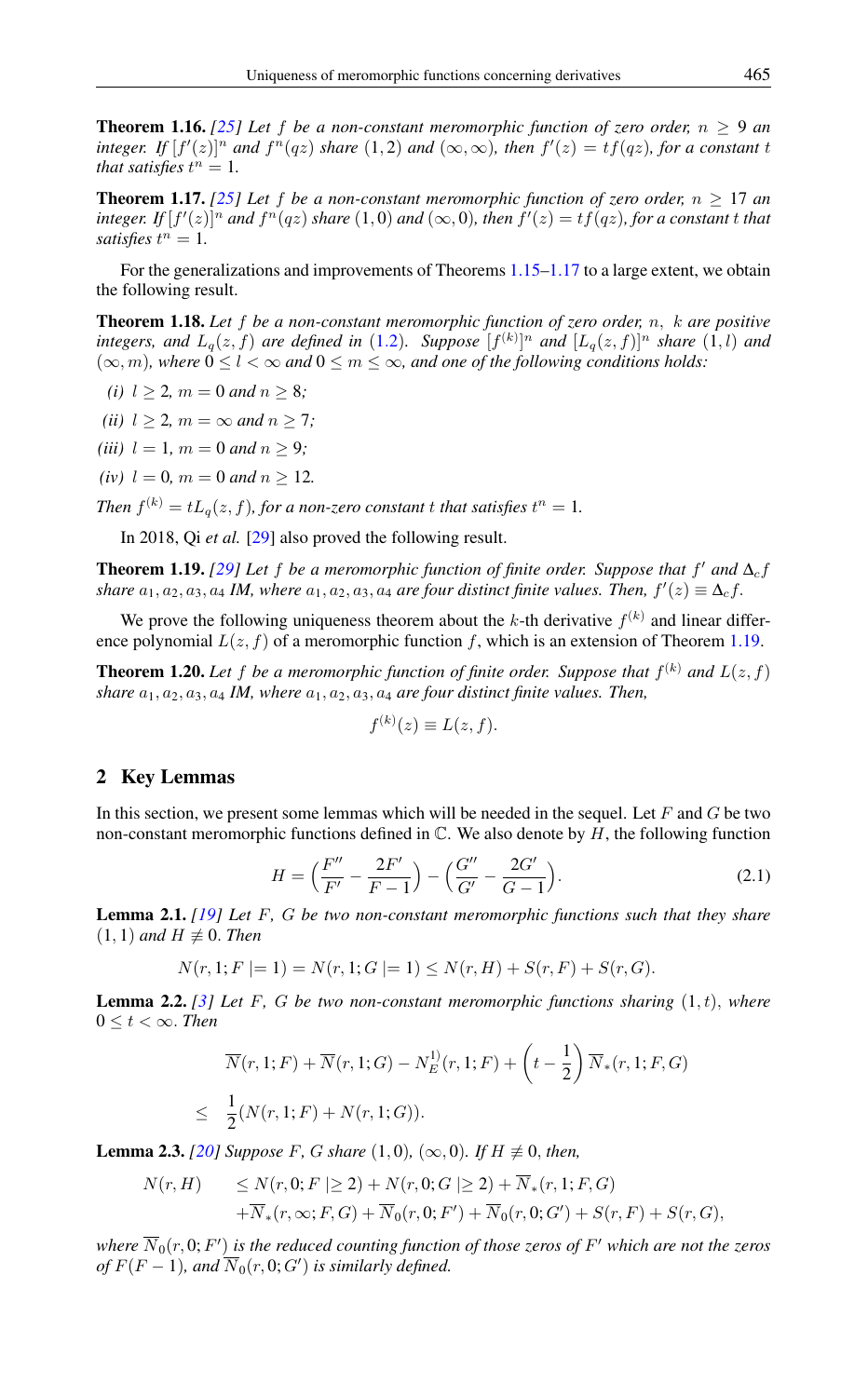<span id="page-4-0"></span>**Lemma 2.4.** [\[31\]](#page-10-26) Let f be a non-constant meromorphic function and  $P(f) = a_0 + a_1 f + a_2 f^2 +$  $\dots + a_n f^n$ , where  $a_0, a_1, a_2, \dots, a_n$  are constants and  $a_n \neq 0$ . Then

$$
T(r, P(f)) = nT(r, f) + O(1).
$$

<span id="page-4-4"></span>**Lemma 2.5.** [\[18\]](#page-10-27) If N  $(r, 0; f^{(k)} | f \neq 0)$  denotes the counting function of those zeros of  $f^{(k)}$ which are not the zeros of  $f$ , where a zero of  $f^{(k)}$  is counted according to its multiplicity then

$$
N\left(r,0; f^{(k)} \mid f \neq 0\right) \leq k \overline{N}(r,\infty; f) + N\left(r,0; f \mid < k\right) + k \overline{N}\left(r,0; f \mid \geq k\right) + S(r,f).
$$

Lemma 2.6. *[\[33\]](#page-10-28) Let* F *and* G *be two non-constant meromorphic functions such that they share*  $(1, 0)$ *, and*  $H \not\equiv 0$ *, then* 

$$
N_E^{(1)}(r, 1; F) \le N(r, \infty; H) + S(r, F) + S(r, G).
$$

*Similar inequality holds for* G *also.*

<span id="page-4-1"></span>**Lemma 2.7.** *[\[1\]](#page-9-2) If F*, *G be two non-constant meromorphic functions such that they share*  $(1, 1)$ *. Then*

$$
2\overline{N}_L(r,1;F) + 2\overline{N}_L(r,1;G) + \overline{N}_E^2(r,1;F) - \overline{N}_{F>2}(r,1;G)
$$
  
 
$$
\leq N(r,1;G) - \overline{N}(r,1;G).
$$

<span id="page-4-2"></span>Lemma 2.8. *[\[2\]](#page-9-3) If two non-constant meromorphic functions* F*,* G *share* (1, 1)*, then*

$$
\overline{N}_{F>2}(r,1;G) \leq \frac{1}{2}(\overline{N}(r,0;F) + \overline{N}(r,\infty;F) - N_0(r,0;F')) + S(r,F),
$$

where  $N_0(r, 0; F')$ ) is the counting function of those zeros of  $F'$  which are not the zeros of  $F(F - 1)$ .

<span id="page-4-5"></span>Lemma 2.9. *[\[2\]](#page-9-3) Let* F *and* G *be two non-constant meromorphic functions sharing* (1, 0)*. Then*

$$
\overline{N}_L(r, 1; F) + 2\overline{N}_L(r, 1; G) + \overline{N}_E^2(r, 1; F) - \overline{N}_{F>1}(r, 1; G) - \overline{N}_{G>1}(r, 1; F) \le N(r, 1; G) - \overline{N}(r, 1; G).
$$

<span id="page-4-6"></span>Lemma 2.10. *[\[2\]](#page-9-3) If* F *and* G *share* (1, 0)*, then*

1)

$$
\overline{N}_L(r, 1; F) \le \overline{N}(r, 0; F) + \overline{N}(r, \infty; F) + S(r, F)
$$

$$
\overline{N}_{F>1}(r,1;G) \leq \overline{N}(r,0;F) + \overline{N}(r,\infty;F) - N_0(r,0;F') + S(r,F).
$$

*Similar inequalities hold for* G *also.*

<span id="page-4-3"></span>Lemma 2.11. *[\[33\]](#page-10-28) Let* F *and* G *be two non-constant meromorphic functions such that they share*  $(1, 0)$  *and*  $H \not\equiv 0$ *. Then* 

$$
N_E^{(1)}(r, 1; F) \le N(r, \infty; H) + S(r, F) + S(r, H).
$$

<span id="page-4-7"></span>**Lemma 2.12.** *[\[32\]](#page-10-29)* Let f and g be two distinct non-constant rational functions and let  $a_1, a_2, a_3, a_4$ *be four distinct values. If* f and g share  $a_1, a_2, a_3, a_4$  *IM, then*  $f(z) = g(z)$ *.* 

<span id="page-4-8"></span>Lemma 2.13. *[\[10\]](#page-10-30) Suppose* f *and* g *are two distinct non-constant meromorphic functions, and*  $a_1, a_2, a_3, a_4 \in \mathbb{C} \cup \{\infty\}$  *are four distinct values. If* f *and* g *share*  $a_1, a_2, a_3, a_4$  *IM, then* 

$$
(i) T(r, f) = T(r, g) + O(\log(rT(r, f))), \text{ as } r \notin E \text{ and } r \to \infty,
$$

(*ii*) 
$$
2T(r, f) = \sum_{j=1}^{4} \overline{N} \left( r, \frac{1}{f - a_j} \right) + O(\log(rT(r, f))),
$$
 as  $r \notin E$  and  $r \to \infty$ , where  $E \subset (1, \infty)$  is of finite linear measure.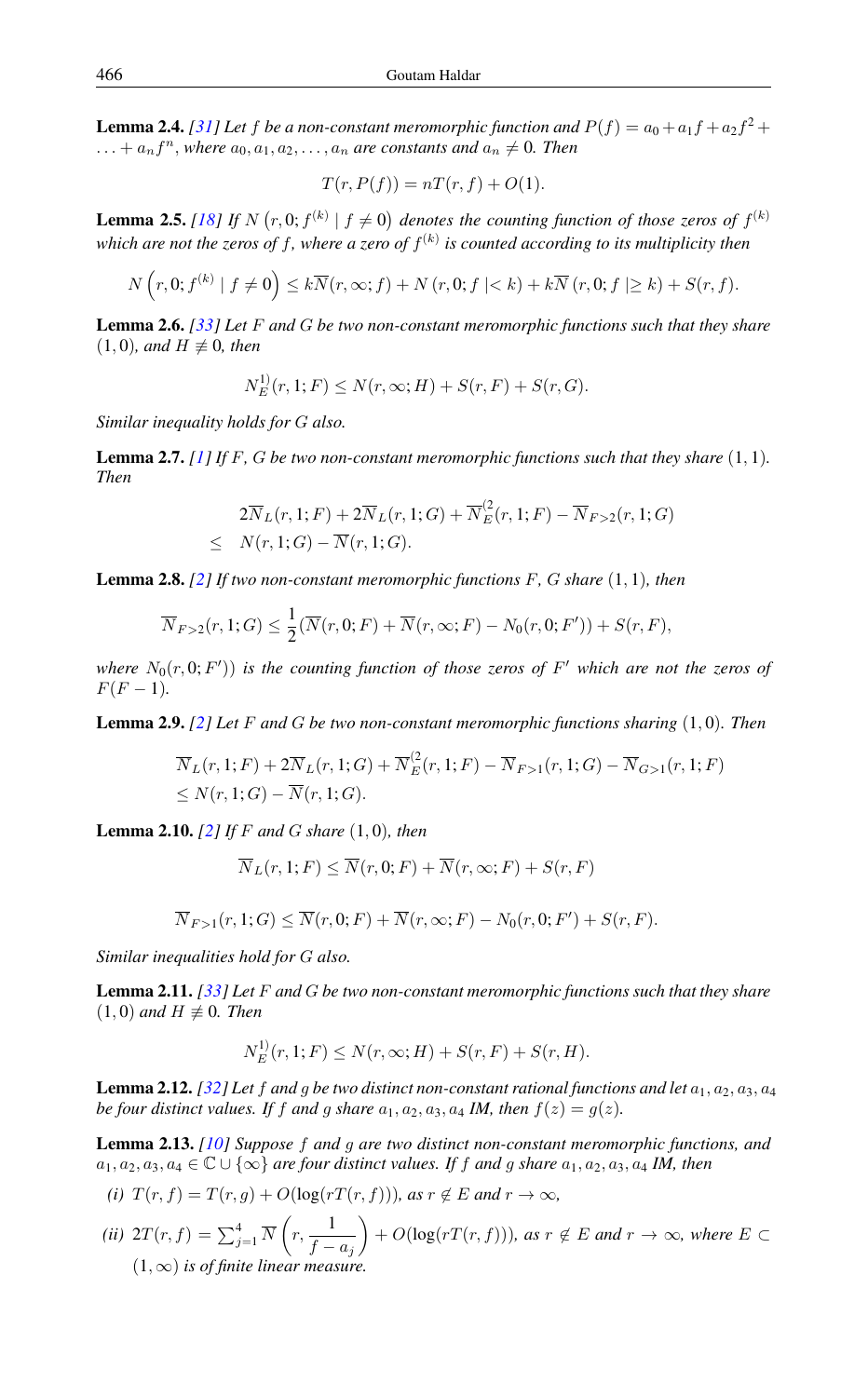## 3 Proof of the theorems

We prove only Theorems 1.[10](#page-2-0) and 1.[20](#page-3-2) as the proof of the rest of the theorems are very much similar to the proof of Theorem 1.[10.](#page-2-0)

#### *Proof of Theorem* 1.[10](#page-2-0)*.* Case 1: Suppose  $H \not\equiv 0$ .

Let  $F = (L(z, f))^n$  and  $G = (f^{(k)})^n$ .

Keeping in view of Lemma 2.[4,](#page-4-0) we get by applying Second fundamental theorem of Nevanlinna on  $F$  and  $G$  that

<span id="page-5-0"></span>
$$
n(T(r, L(z, f)) + T(r, f^{(k)}))
$$
  
\n
$$
\leq \overline{N}(r, 0; F) + \overline{N}(r, 1; F) + \overline{N}(r, \infty; F) + \overline{N}(r, 0; G) + \overline{N}(r, 1; G)
$$
  
\n
$$
+ \overline{N}(r, \infty; G) - \overline{N}_0(r, 0; F') - \overline{N}_0(r, 0; G') + S(r, F) + S(r, G),
$$
\n(3.1)

where  $\overline{N}_0(r, 0; F')$  and  $\overline{N}_0(r, 0; G')$  are defined as in Lemma 2.[3.](#page-3-3)

(i). Suppose  $l > 2$  and  $m = 0$ .

Then using Lemmas  $2.1$  $2.1$ ,  $2.2$  and  $2.3$  $2.3$  in  $(3.1)$  we obtain

$$
\frac{n}{2}(T(r, L(z, f)) + T(r, (f^{(k)})))
$$
\n
$$
\leq N_2(r, 0; F) + N_2(r, 0; G) + \overline{N}(r, \infty; F) + \overline{N}(r, \infty; G)
$$
\n
$$
+ \overline{N}_*(r, \infty; F, G) - \left(l - \frac{3}{2}\right) \overline{N}_*(r, 1; F, G) + S(r, F) + S(r, G)
$$
\n
$$
\leq 2\overline{N}(r, 0; L(z, f)) + 2\overline{N}(r, 0; f^{(k)}) + \overline{N}(r, \infty; L(z, f))
$$
\n
$$
+ \overline{N}(r, \infty; f^{(k)}) + \frac{1}{2}(\overline{N}(r, \infty; L(z, f)) + \overline{N}(r, \infty; f^{(k)})
$$
\n
$$
+ S(r, F) + S(r, G)
$$
\n
$$
\leq \frac{7}{2}(T(r, L(z, f)) + T(r, f^{(k)}) + S(r, F) + S(r, G).
$$

This implies that

$$
(n-7)(T(r, L(z, f)) + f^{(k)}) \le S(r, L(z, f)) + S(r, f^{(k)}),
$$
\n(3.2)

which contradict to the fact that  $n \geq 8$ .

(ii). Suppose  $l \ge 2$  $l \ge 2$  and  $m = \infty$ . Then using Lemmas 2.[1,](#page-3-4) 2.2 and 2.[3](#page-5-0) in (3.1) we obtain

$$
\frac{n}{2}(T(r, L(z, f)) + T(r, f^{(k)}))
$$
\n
$$
\leq N_2(r, 0; F) + N_2(r, 0; G) + \overline{N}(r, \infty; F) + \overline{N}(r, \infty; G)
$$
\n
$$
-\left(l - \frac{3}{2}\right) \overline{N}_*(r, 1; F, G) + S(r, F) + S(r, G)
$$
\n
$$
\leq 2\overline{N}(r, 0; L(z, f)) + 2\overline{N}(r, 0; f^{(k)}) + \overline{N}(r, \infty; L(z, f))
$$
\n
$$
+\overline{N}(r, \infty; f^{(k)}) + S(r, F) + S(r, G)
$$
\n
$$
\leq 3(T(r, L(z, f)) + T(r, f^{(k)})) + S(r, F) + S(r, G).
$$

This implies that

$$
(n-6)(T(r,L(z,f))+T(r,f^{(k)}))\leq S(r,L(z,f))+S(r,f^{(k)}),
$$

which contradict to the fact that  $n \geq 7$ .

(iii). Suppose  $l = 1$  and  $m = 0$ .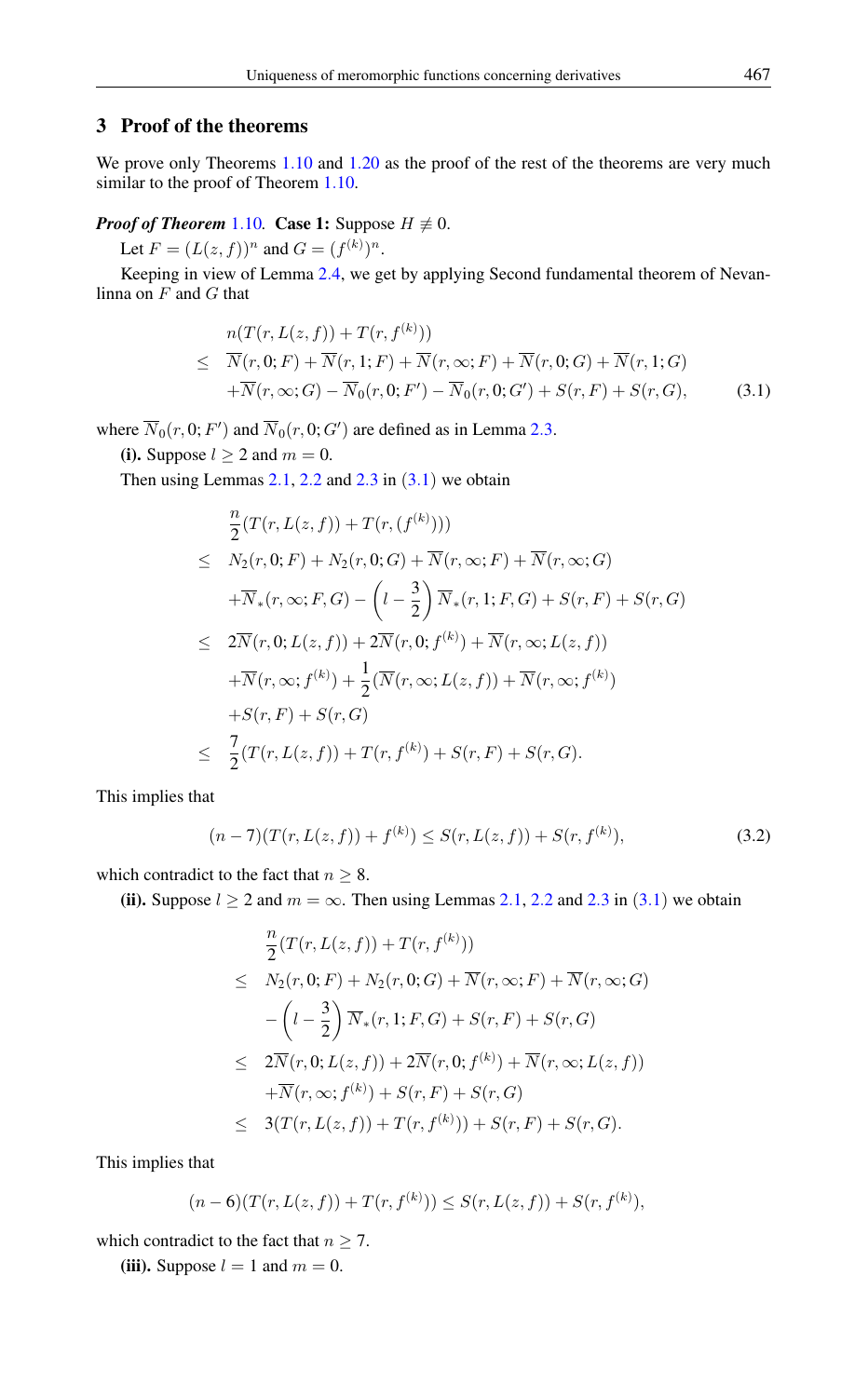Using Lemmas 2.[1,](#page-3-4) 2.[3,](#page-3-3) [2](#page-4-1).7 and 2.[8,](#page-4-2) we obtain

<span id="page-6-0"></span>
$$
\overline{N}(r, 1; F) \n\leq N(r, 1; F | = 1) + \overline{N}_L(r, 1; F) + \overline{N}_L(r, 1; G) + \overline{N}_E^2(r, 1; F) \n\leq \overline{N}(r, 0; F | \geq 2) + \overline{N}(r, 0; G | \geq 2) + \overline{N}_*(r, 1; F, G) + \overline{N}_*(r, \infty; F, G) \n+ \overline{N}_L(r, 1; F) + \overline{N}_L(r, 1; G) + \overline{N}_E^2(r, 1; F) + \overline{N}_0(r, 0; F') + \overline{N}_0(r, 0; G') \n+ S(r, F) + S(r, G) \n\leq \overline{N}(r, 0; F | \geq 2) + \overline{N}(r, 0; G | \geq 2) + \overline{N}_*(r, \infty; F, G) + 2\overline{N}_L(r, 1; F) \n+ 2\overline{N}_L(r, 1; G) + \overline{N}_E^2(r, 1; F) + \overline{N}_0(r, 0; F') + \overline{N}_0(r, 0; G') \n+ S(r, F) + S(r, G) \n\leq \overline{N}(r, 0; F | \geq 2) + \overline{N}(r, 0; G | \geq 2) + \overline{N}_*(r, \infty; F, G) + N(r, 1; G) \n- \overline{N}(r, 1; G) + \overline{N}_{F>2}(r, 1; G) + \overline{N}_0(r, 0; F') + \overline{N}_0(r, 0; G') \n+ S(r, F) + S(r, G) \n\leq \overline{N}(r, 0; F | \geq 2) + \overline{N}(r, 0; G | \geq 2) + \overline{N}_*(r, \infty; F, G) + N(r, 0; G | G \neq 0) \n+ \frac{1}{2}\overline{N}(r, 0; F) + \frac{1}{2}\overline{N}(r, \infty; F) + \overline{N}_0(r, 0; F') + S(r, F) + S(r, G) \n\leq \overline{N}(r, 0; F | \geq 2) + N_2(r
$$

Similarly, we obtain

<span id="page-6-1"></span>
$$
\overline{N}(r, 1; G) \leq \overline{N}(r, 0; G | \geq 2) + N_2(r, 0; F) + \overline{N}_*(r, \infty; F, G) + \overline{N}(r, \infty; F) + \frac{1}{2}\overline{N}(r, 0; G) + \frac{1}{2}\overline{N}(r, \infty; G) + \overline{N}_0(r, 0; G') + S(r, F) + S(r, G).
$$
\n(3.4)

Putting the values of  $\overline{N}(r, 1; F)$  and  $\overline{N}(r, 1; G)$  from [\(3.3\)](#page-6-0) and ([3](#page-5-0).4) to (3.1), a simple calculation reduces to

$$
n(T(r, L(z, f)) + T(r, f^{(k)}))
$$
  
\n
$$
\leq 2N_2(r, 0; F) + 2N_2(r, 0; G) + \frac{1}{2}(\overline{N}(r, 0; F) + \overline{N}(r, 0; G))
$$
  
\n
$$
+ \frac{7}{2}(\overline{N}(r, \infty; F) + \overline{N}(r, \infty; G)) + S(r, F) + S(r, G)
$$
  
\n
$$
\leq \frac{9}{2}(\overline{N}(r, 0; L(z, f)) + \overline{N}(r, 0; f^{(k)}) + \frac{7}{2}\overline{N}(r, \infty; L(z, f))
$$
  
\n
$$
+ \frac{7}{2}\overline{N}(r, \infty; f^{(k)}) + S(r, F) + S(r, G)
$$
  
\n
$$
\leq 8(T(r, L(z, f) + T(r, f^{(k)})) + S(r, L(z, f)) + S(r, f^{(k)}),
$$

which is a contradiction since  $n \geq 9$ .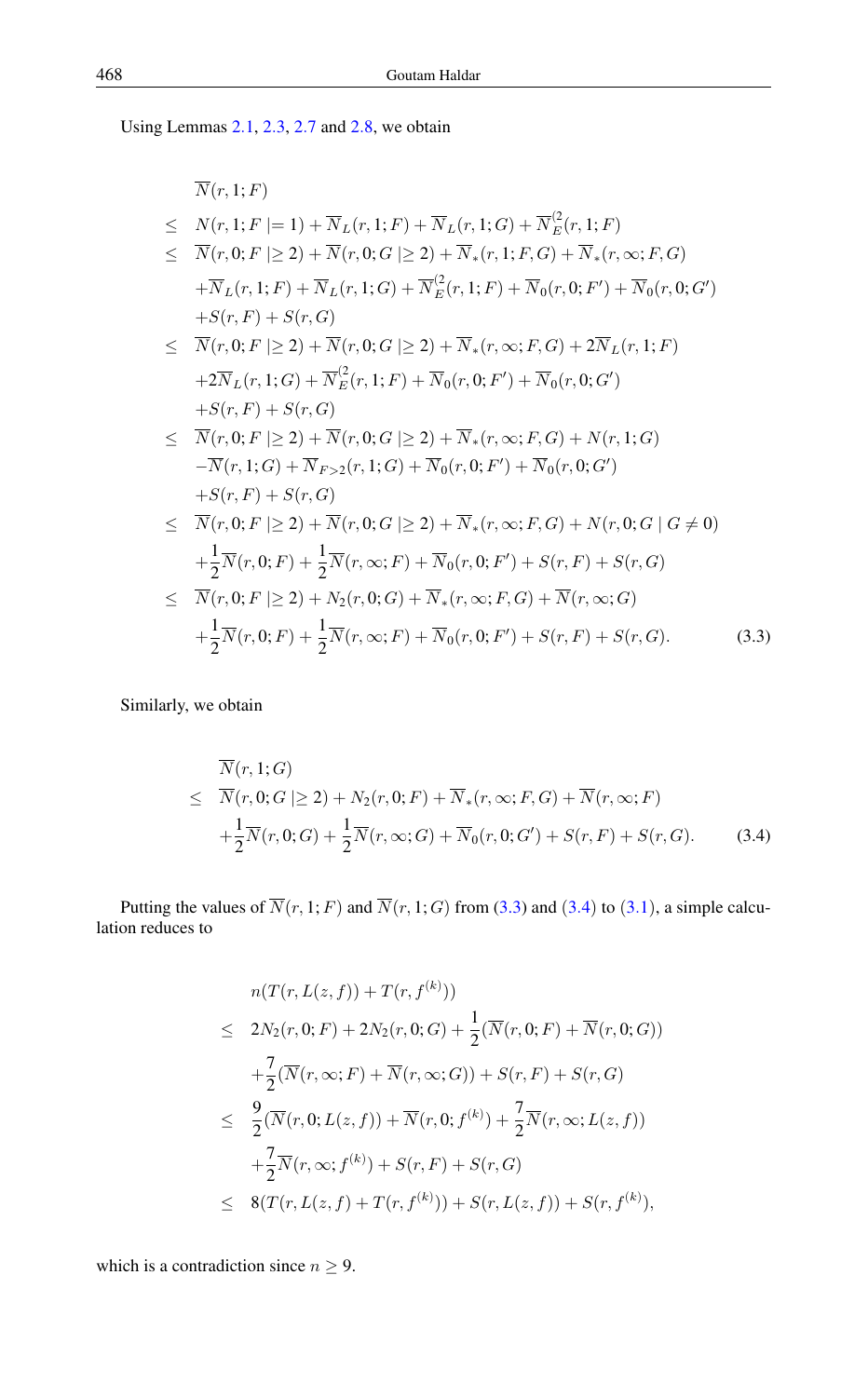(iv). Suppose  $l = 0$  and  $m = 0$ . Using Lemmas 2.[11,](#page-4-3) 2.[3,](#page-3-3) 2.[5,](#page-4-4) [2](#page-4-5).9 and 2.[10,](#page-4-6) we obtain

<span id="page-7-0"></span>
$$
\overline{N}(r, 1; F) \n\leq N_E^{1}(r, 1; F) + \overline{N}_L(r, 1; F) + \overline{N}_L(r, 1; G) + \overline{N}_E^{2}(r, 1; F) \n\leq \overline{N}(r, 0; F \mid \geq 2) + \overline{N}(r, 0; G \mid \geq 2) + \overline{N}_*(r, 1; F, G) + \overline{N}_*(r, \infty; F, G) \n+ \overline{N}_L(r, 1; F) + \overline{N}_L(r, 1; G) + \overline{N}_E^{2}(r, 1; F) + \overline{N}_0(r, 0; F') + \overline{N}_0(r, 0; G') \n+ S(r, F) + S(r, G) \n\leq \overline{N}(r, 0; F \mid \geq 2) + \overline{N}(r, 0; G \mid \geq 2) + \overline{N}_*(r, \infty; F, G) + 2\overline{N}_L(r, 1; F) \n+ \overline{2}N_L(r, 1; G) + \overline{N}_E^{2}(r, 1; F) + \overline{N}_0(r, 0; F') + \overline{N}_0(r, 0; G') \n+ S(r, F) + S(r, G) \n\leq \overline{N}(r, 0; F \mid \geq 2) + \overline{N}(r, 0; G \mid \geq 2) + \overline{N}_*(r, \infty; F, G) + \overline{N}_L(r, 1; F) \n+ \overline{N}_{F>1}(r, 1; G) + \overline{N}_{G>1}(r, 1; F) + N(r, 1; G) - \overline{N}(r, 1; G) + \overline{N}_0(r, 0; F') \n+ \overline{N}_0(r, 0; G') + S(r, F) + S(r, G) \n\leq \overline{N}(r, 0; F \mid \geq 2) + \overline{N}(r, 0; G \mid \geq 2) + \overline{N}_*(r, \infty; F, G) + 2\overline{N}(r, 0; F) \n+ 2\overline{N}(r, \infty; F) + \overline{N}(r, 0; G) + \overline{N}(r, \infty; G) + N(r, 1; G) -
$$

## Similarly, we can obtain

$$
\overline{N}(r.1;G)
$$
\n
$$
\leq N_2(r,0;F) + N_2(r,0;G) + \overline{N}(r,0;F) + \overline{N}(r,0;G) + 2\overline{N}(r,\infty;F)
$$
\n
$$
+ 2\overline{N}(r,\infty;G) + \overline{N}_*(r,\infty;F,G) + \overline{N}_0(r,0;G') + S(r,F) + S(r,G). \tag{3.6}
$$

Using  $(3.5)$  $(3.5)$  $(3.5)$  and  $(3.5)$ ,  $(3.1)$  reduces to

$$
n(T(r, L(z, f)) + T(r, f^{(k)}))
$$
  
\n
$$
\leq 2(N_2(r, 0; F) + N_2(r, 0; G)) + 3(\overline{N}(r, 0; F) + \overline{N}(r, 0; G))
$$
  
\n
$$
+2\overline{N}_*(r, \infty; F, G) + 3(\overline{N}(r, \infty; F) + \overline{N}(r, \infty; G))
$$
  
\n
$$
+S(r, F) + S(r, G)
$$
  
\n
$$
\leq 7(\overline{N}(r, 0; L(z, f)) + \overline{N}(r, 0; f^{(k)})) + 4\overline{N}(r, \infty; L(z, f))
$$
  
\n
$$
+4\overline{N}(r, \infty; f^{(k)}) + S(r, L(z, f)) + S(r, f^{(k)})
$$
  
\n
$$
\leq 11(T(r, L(z, f)) + T(r, f^{(k)})) + S(r, L(z, f)) + S(r, f^{(k)}).
$$

This implies that

$$
(n-11)(T(r, L(z, f)) + T(r, f^{(k)})) \leq S(r, L(z, f)) + S(r, f^{(k)}),
$$

which is a contradiction since  $n \geq 12$ .

**Case 2:** Suppose  $H \equiv 0$ . Then by integration we get

<span id="page-7-1"></span>
$$
F = \frac{AG + B}{CG + D},\tag{3.7}
$$

where A, B, C and D are complex constants such that  $AD - BC \neq 0$ .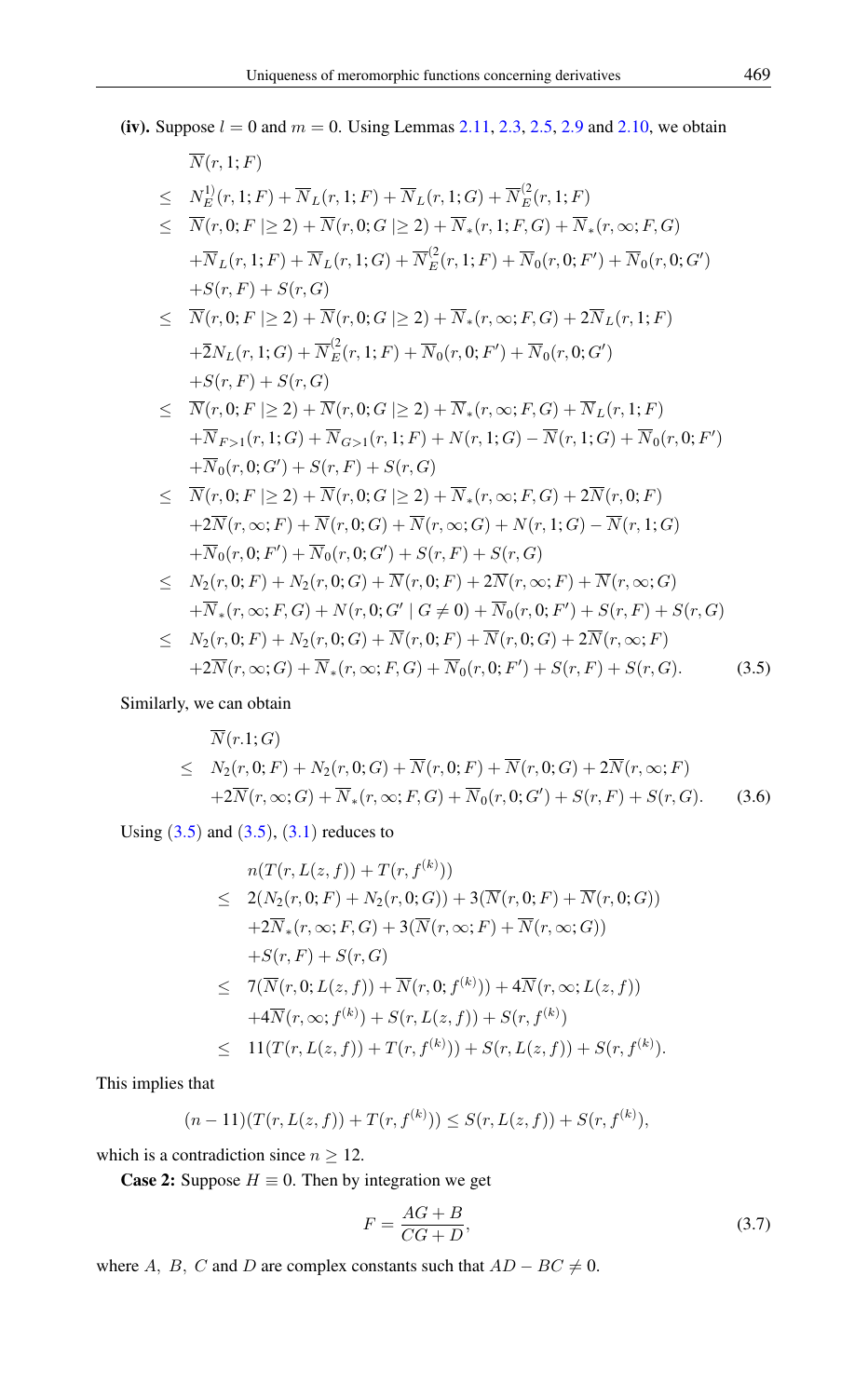From ([3](#page-7-1).7), it is easily seen that  $T(r, L(z, f)) = T(r, f^{(k)}) + O(1)$ .

Subcase 2.1: Suppose  $AC \neq 0$ . Then  $F - A/C = -(AD - BC)/C(CG + D) \neq 0$ . So F omits the value  $A/C$ . Therefore, by the second fundamental theorem, we get

$$
T(r, F) \leq \overline{N}(r, \infty; F) + \overline{N}(r, 0; F) + \overline{N}\left(r, \frac{A}{C}; F\right) + S(r, F).
$$

This implies that

$$
nT(r, L(z, f)) \leq \overline{N}(r, \infty; L(z, f)) + \overline{N}(r, 0; L(z, f)) + S(r, L(z, f))
$$
  

$$
\leq 2T(r, L(z, f)) + S(r, L(z, f)),
$$

which is not possible in all cases.

**Subcase 2.2:** Suppose that  $AC = 0$ . Since  $AD - BC \neq 0$ , both A and C can not be simultaneously zero.

**Subcase 2.2.1:** Suppose  $A \neq 0$  and  $C = 0$ . Then [\(3.7\)](#page-7-1) becomes  $F \equiv \alpha G + \beta$ , where  $\alpha = A/D$  and  $\beta = B/D$ .

If  $F$  has no 1-point, then by the second fundamental theorem of Nevanlinna, we have

$$
T(r, F) \le \overline{N}(r, 0; F) + \overline{N}(r, 1; F) + \overline{N}(r, \infty; F) + S(r, F)
$$

or,

$$
(n-2)T(r, L(z, f)) \leq S(r, L(z, f)),
$$

which is not possible in all cases.

Let F has some 1-point. Then  $\alpha + \beta = 1$ . If  $\beta = 0$ , then  $\alpha = 1$  and then  $F \equiv G$  which implies that

$$
L(z, f) = tf^{(k)},
$$

where t is a constant such that  $t^n = 1$ .

Let  $\beta \neq 0$ . Then applying the second main theorem of Nevanlinna to F, we obtain

$$
nT(r, L(z, f)) \leq \overline{N}(r, \infty; F) + \overline{N}(r, 0; F) + \overline{N}(r, \beta; F) + S(r, F)
$$
  

$$
\leq 2T(r, L(z, f)) + T(r, f^{(k)}) + S(r, L(z, f))
$$
  

$$
\leq 3T(r, L(z, f)) + S(r, L(z, f)),
$$

which is not possible in all cases.

**Subcase 2.2.2:** Suppose  $A = 0$  and  $C \neq 0$ . Then [\(3.7\)](#page-7-1) becomes

$$
F \equiv \frac{1}{\gamma G_1 + \delta},
$$

where  $\gamma = C/B$  and  $\delta = D/B$ .

If  $F$  has no 1-point, then applying the second fundamental theorem to  $F$ , we have

$$
nT(r, L(z, f)) \leq \overline{N}(r, \infty; F) + \overline{N}(r, 0; F) + \overline{N}(r, 1; F) + S(r, F)
$$
  
 
$$
\leq 2T(r, L(z, f)) + S(r, L(z, f)),
$$

which is a contradiction.

Suppose that F has some 1-point. Then  $\gamma + \delta = 1$ . Therefore,  $F \equiv 1/(\gamma G + 1 - \gamma)$ . Since  $C \neq 0, \gamma \neq 0$ , and so G omits the value  $(\gamma - 1)/\gamma$ . By the second fundamental theorem of Nevanlinna, we have

$$
T(r, G) \leq \overline{N}(r, \infty; G) + \overline{N}(r, 0; G) + \overline{N}\left(r, -\frac{1-\gamma}{\gamma}; G\right) + S(r, G).
$$

i.e.,

$$
(n-2)T(r, f^{(k)}) \le S(r, f^{(k)}),
$$

which is a contradiction. This completes the proof of the theorem.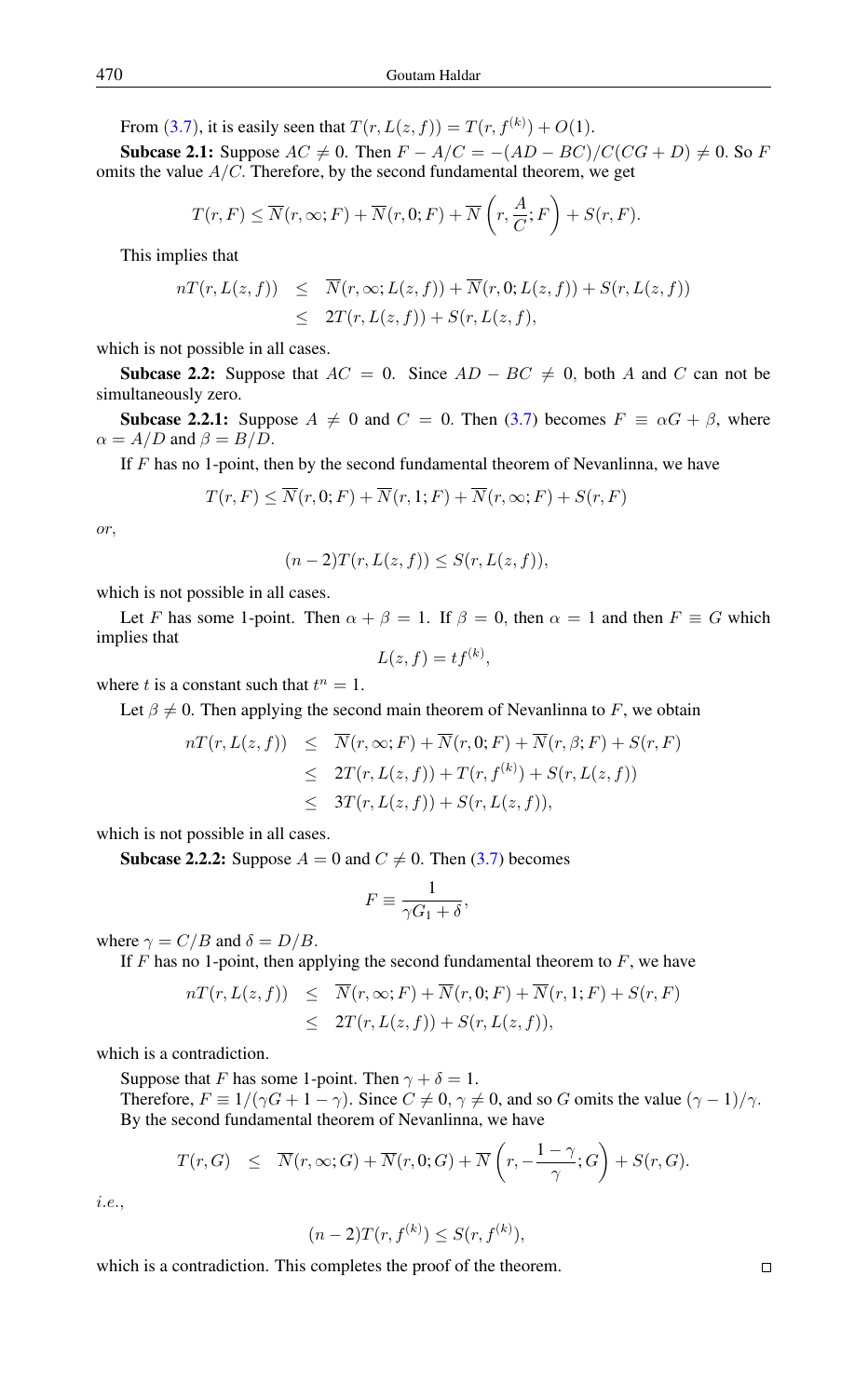*Proof of Theorem* 1.[20](#page-3-2)*.* If f is rational, the conclusion follows by Lemma [2.12.](#page-4-7) Assume that f is transcendental meromorphic function. Then  $f^{(k)}$  must be transcendental also. Now we discuss the following two cases.

**Case 1:** Suppose that  $f^{(k)}$  is transcendental and  $L(z, f)$  is rational. Then from Lemma [2.13](#page-4-8) (i), it follows that

$$
T(r, f^{(k)}) = T(r, L(z, f)) + O(\log r T(r, f^{(k)})) = O(\log(rT(r, f^{(k)}))),
$$

which is a contradiction.

**Case 2:** Suppose f and  $L(z, f)$  are both transcendental.

Now keeping in view of Lemma [2.13](#page-4-8) (ii), and applying the second fundamental theorem of Nevanlinna to  $f^{(k)}$ , we obtain

$$
3T(r, f^{(k)}) \leq \overline{N}(r, f^{(k)}) + \sum_{j=1}^{4} \overline{N}\left(r, \frac{1}{f^{(k)} - a_j}\right) + S(r, f^{(k)})
$$
  

$$
\leq \overline{N}(r, f^{(k)}) + 2T(r, f^{(k)}) + S(r, f^{(k)})
$$
  

$$
\leq 3T(r, f^{(k)}) + S(r, f^{(k)}),
$$

which implies that

$$
N(r, f^{(k)}) = \overline{N}(r, f^{(k)}) + S(r, f^{(k)}).
$$

This implies that

$$
N(r, f) + k\overline{N}(r, f) = N(r, f^{(k)}) = \overline{N}(r, f^{(k)}) + S(r, f^{(k)}) = \overline{N}(r, f) + S(r, f^{(k)}).
$$

This shows that

<span id="page-9-4"></span>
$$
N(r, f) = \overline{N}(r, f) = \overline{N}(r, f^{(k)}) = S(r, f^{(k)}).
$$
\n(3.8)

Again from Lemma [2.13](#page-4-8) (i), we have

$$
T(r, f^{(k)}) = T(r, L(z, f)) + S(r, f^{(k)}).
$$

Keeping in view of [\(3.8\)](#page-9-4), the above equation, and applying the second main theorem to  $f^{(k)}$ , we obtain

$$
3T(r, f^{(k)}) \leq \overline{N}(r, f^{(k)}) + \sum_{j=1}^{4} \overline{N}\left(r, \frac{1}{f^{(k)} - 1}\right) + S(r, f^{(k)})
$$
  

$$
\leq \overline{N}(r, f^{(k)}) + N\left(r, \frac{1}{f^{(k)} - L(z, f)}\right) + S(r, f^{(k)})
$$
  

$$
\leq T(r, f^{(k)}) + T(r, L(z, f)) + S(r, f^{(k)})
$$
  

$$
\leq 2T(r, f^{(k)}) + S(r, f^{(k)}),
$$

which is a contradiction. This completes the proof of the theorem.

#### <span id="page-9-0"></span>References

- <span id="page-9-2"></span>[1] T.C. Alzahary and H.X. Yi, Weighted value sharing and a question of I. Lahiri, Complex Var. Theory Appl., 49(2004), 1063–1078.
- <span id="page-9-3"></span>[2] A. Banerjee, Meromorphic functions sharing one value, Int. J.Math.Math. Sci., 22(2005), 3587–3598.
- <span id="page-9-1"></span>[3] A. Banerjee, Uniqueness of meromorphic functions sharing two sets with finite weight II, Tamkang J. Math., 41(2010), 379–392.

 $\Box$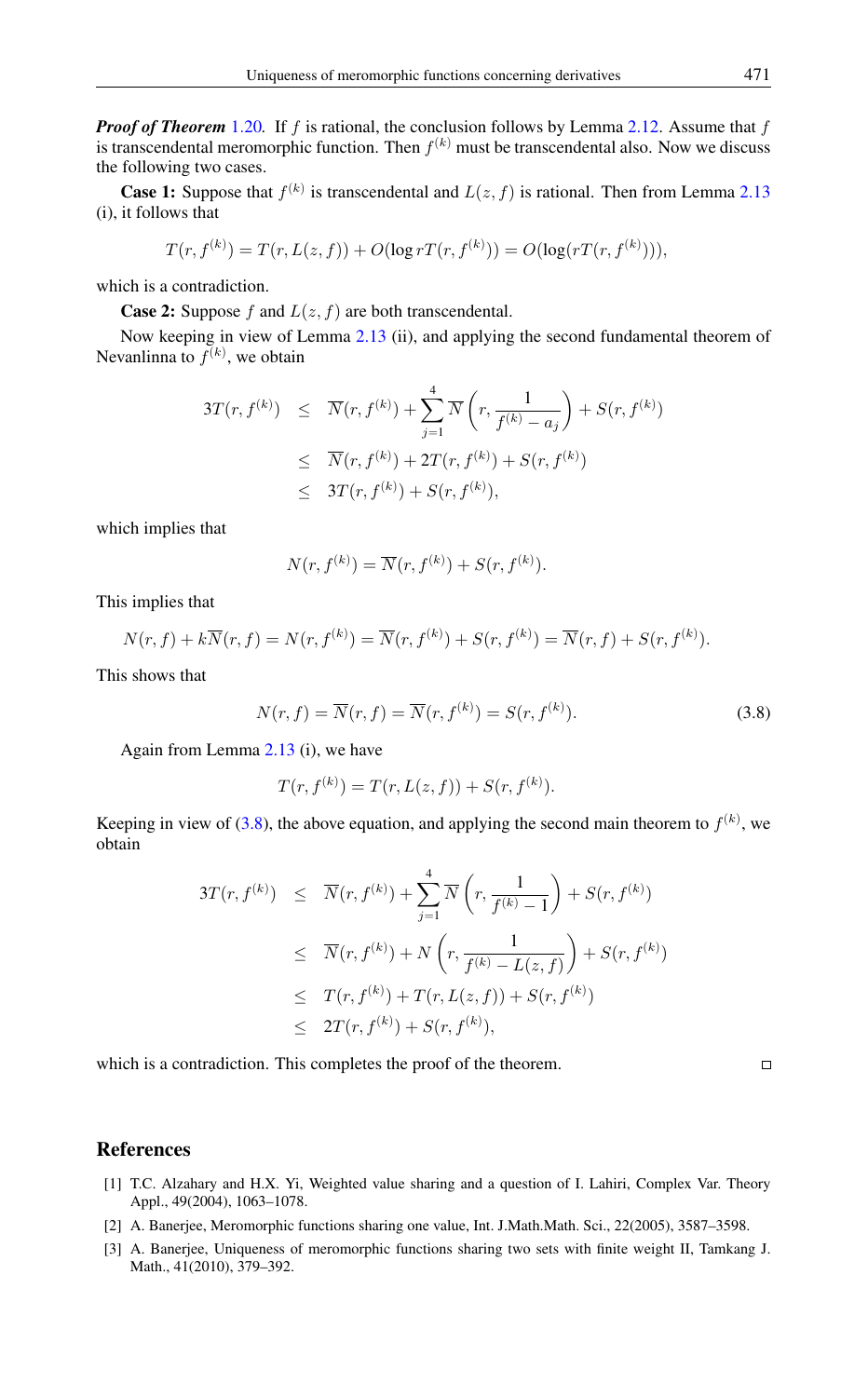- <span id="page-10-17"></span>[4] A. Banerjee and S. Bhattacharayya, On the uniqueness of meromorphic functions and its difference operators sharing values of sets, Rend. Circ. Mat. Palermo2. Ser., doi 10.1007/s12215-016-0295-1.
- <span id="page-10-18"></span>[5] S.S. Bhusnurmath and S.R. Kabbur, Value distributions and uniqueness theorems for difference of entire and meromorphic functions, Int. J. Anal. Appl., 2(2013), 124–136.
- <span id="page-10-19"></span>[6] B. Chen and Z. Chen, Meromorphic function sharing two sets with its difference operator, Bull. Malays. Math. Sci. Soc., 2(2012), 765–774.
- <span id="page-10-12"></span>[7] Z.X. Chen, Complex Differences and Difference Equations. Science press, Beijing, 2014.
- <span id="page-10-10"></span>[8] Y.M. Chiang and S.J. Feng, On the Nevanlinna characteristic of  $f(z + \eta)$  and difference equations in the complex plane, Remanujan J., 16(2008), 105–129.
- <span id="page-10-7"></span>[9] G.G. Gundersen, Meromorphic functions that share two finite values with their derivatives, J. Math. Anal. Appl., 75(1980), 441–446.
- <span id="page-10-30"></span>[10] G.G. Gundersen, Meromorphic functions that share three values IM and a fourth value CM, Complex Var. Elliptic Equ., 20(1992), 99–106.
- <span id="page-10-0"></span>[11] W.K. Hayman, Meromorphic Functions. The Clarendon Press, Oxford, 1964.
- <span id="page-10-8"></span>[12] R.G. Halburd and R. Korhonen, Nevanlinna theory for the difference operator, Ann. Acad. Sci. Fenn. Math., 31(2006), 463–487.
- <span id="page-10-9"></span>[13] R.G. Halburd and R. Korhonen, Difference analogue of the lemma on the logarithmic derivative with applications to difference equations, J. Math. Anal. Appl., 314(2006), 477–487.
- <span id="page-10-11"></span>[14] R.G. Halburd, R. Korhonen and K. Tohge, Holomorphic curves with shift-invariant hyperplane preimages, Trans. Am. Math. Soc., 366(2014), 4267–4298, 2014.
- <span id="page-10-13"></span>[15] R.G. Halburd and R. Korhonen, Growth of meromorphic solutions of delay differential equations, Proc. Am. Math. Soc., 145(2017), 2513–2526.
- <span id="page-10-3"></span>[16] I. Lahiri, Value distribution of certain differential polynomials, Int. J. Math. Math. Sci., 28(2001), 83–91.
- <span id="page-10-2"></span>[17] I. Lahiri, Weighted sharing and uniqueness of meromorphic functions, Nagoya Math. J., 161(2001), 193– 206.
- <span id="page-10-27"></span>[18] I. Lahiri and S. Dewan, Value distribution of the product of a meromorphic function and its derivative, Kodai Math. J., 26(2003), 95–100.
- <span id="page-10-1"></span>[19] I. Lahiri, Weighted value sharing and uniqueness of meromorphic functions, Complex Var. Theory Appl., 46(2001), 241–253.
- <span id="page-10-25"></span>[20] I. Lahiri and A. Banerjee, Weighted sharing of two sets, Kyungpook Math. J., 46(2006), 79–87.
- <span id="page-10-14"></span>[21] I. Laine, Nevanlinna Theory and Complex Differential Equations. De Gruyter Studies in Mathematics, vol. 15. Walter de Gruyter and Co., Berlin, 1993.
- <span id="page-10-20"></span>[22] S. Li and B. Chen, Unicity of of meromorphic functions sharing sets with their linear difference polynomials, Abst. Appl. Anal., 2014(2014), Article ID 894968, 7 pages, https://doi.org/10.1155/2014/894968.
- <span id="page-10-15"></span>[23] K. Liu and L. Yang, On entire solutions of some differential-difference equations, Comput. Methods Funct. Theory, 13(2013), 433–447.
- <span id="page-10-22"></span>[24] K. Liu and X.J. Dong, Some results related to complex differential-difference equations of certain types, Bull. Korean Math. Soc., 51(2014), 1453–1467.
- <span id="page-10-24"></span>[25] C. Meng and G. Liu, Uniqueness of Meromorphic functions concerning the shifts and derivative, J. Appl. Math. Informatics, 37(2019), 133–148.
- <span id="page-10-5"></span>[26] E. Mues and N. Steinmetz, Meromorphic Funtionen die Unit ihrer Ableitung Werte teilen, Manuscr. Math., 514(1979), 195–206.
- <span id="page-10-6"></span>[27] E. Mues and N. Steinmetz, Meromorphic Funtionen, die Unit ihrer Ableitung zwei Werte teilen, Results. Math., 6(1983), 48–55.
- <span id="page-10-16"></span>[28] X. Qi and L. Yang, Uniqueness of meromorphic functions concerning their shifts and derivatives, Comput. Methods Funct. Theory, V20(2020), 159–178.
- <span id="page-10-23"></span>[29] X.G. Qi, N. Li and L.Z. Yang, Uniqueness of meromorphic functions concerning their differences and solutions of difference painleve equations, Comput. Methods Funct. Theory, 18(2018), 567–582.
- <span id="page-10-4"></span>[30] L.A. Rubel and C.C. Yang, Values shared by an entire function and its derivative, In: Lecture Notes in Math. Springer, New York, 599(1977), 101–103.
- <span id="page-10-26"></span>[31] C.C. Yang, On deficiencies of differential polynomials II, Math. Z., 125(1972), 107–112.
- <span id="page-10-29"></span>[32] C.C. Yang and H.X. Yi, Uniqueness Theory of Meromorphic Functions. Kluwer Academic Publishers, Dordrecht, 2003.
- <span id="page-10-28"></span>[33] H.X. Yi, Meromorphic functions that share one or two values II, Kodai Math. J., 22(1999), 264–272.
- <span id="page-10-21"></span>[34] J. Zhang, Value distribution and shared sets of difference of meromorphic functions, J. Math. Anal. Appl., 367(2010), 401–408.